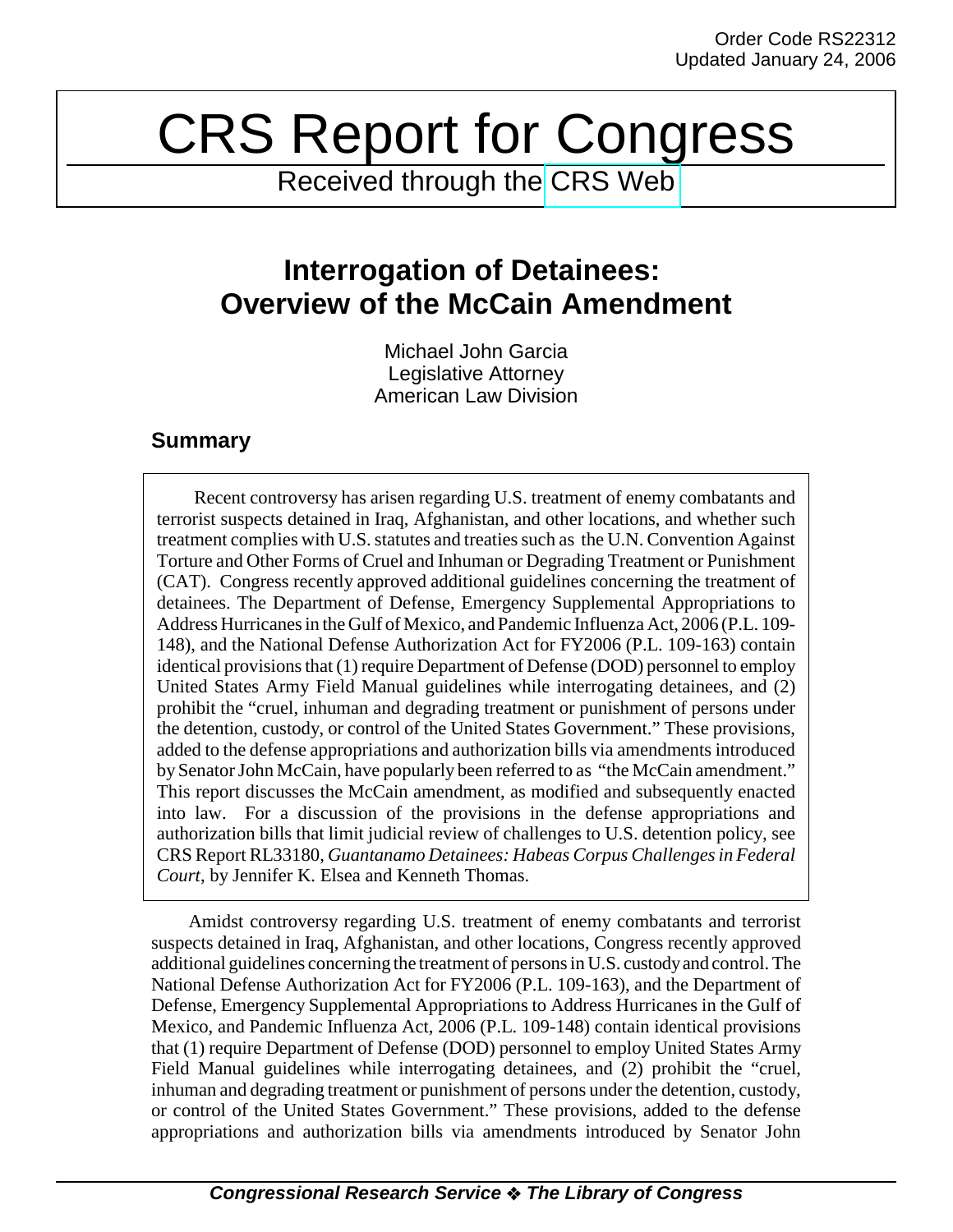McCain, have popularly been referred to as "the McCain amendment."<sup>1</sup> As subsequently modified, the McCain amendment also provides certain legal protections and assistance to U.S. personnel engaged in the authorized interrogation of a terrorist suspect.

## **Summary and Analysis of the McCain Amendment**

The McCain amendment, as modified and enacted into law, contains three provisions, which are described in the following sections.

**Applying U.S. Army Field Manual Standards.** The first provision of the McCain amendment provides that no person in the custody or effective control of the DOD or detained in a DOD facility shall be subject to any interrogation treatment or technique that is not authorized by and listed in the United States Army Field Manual on Intelligence Interrogation.<sup>2</sup> An exception to this general requirement is made for individuals being held pursuant to U.S. criminal or immigration laws. The McCain amendment does not require non-DOD agencies, such as non-military intelligence and law enforcement agencies, to employ Field Manual guidelines with respect to interrogations they conduct.

The United States Army Field Manual addresses intelligence interrogation under FM 34-52, detailing certain procedures for the treatment and questioning of persons by military personnel.<sup>3</sup> FM 34-52 also contains a section regarding the applicability of the 1949 Geneva Conventions. According to the manual, these Conventions, including the 1949 Geneva Convention on the Treatment of Prisoners of War, are to be "strictly observed and enforced by the United States Forces without regard to whether they are legally binding upon this country and its specific relations with any other specific country."4 In applying these standards, the Field Manual requires soldiers to adhere to the

<sup>&</sup>lt;sup>1</sup> On October 5, 2005, the Senate adopted a floor amendment (S.Amdt. 1977) proposed by Senator McCain to the House-passed defense appropriations bill, restricting the types of interrogation techniques employed by U.S. personnel. On November 4, 2005, Senator McCain proposed an identically worded amendment (S.Amdt. 2425) to S. 1042, the National Defense Authorization Act for FY2006, which also was adopted by the Senate. The Senate subsequently substituted the language of S. 1042, as amended, for the House-passed version of H.R. 1815, and then passed the amended bill by unanimous consent. The conference committees appointed to resolve differences between the House- and Senate-passed versions of the defense appropriations and authorization bills retained the McCain amendment in the conference report and added identical provisions providing certain legal protections and assistance to U.S. personnel subjected to legal action on account of their involvement in the authorized interrogation of a terrorist suspect. The Department of Defense, Emergency Supplemental Appropriations to Address Hurricanes in the Gulf of Mexico, and Pandemic Influenza Act, 2006 (P.L. 109-148), as amended and passed by the House and Senate, was signed into law on December 30, 2005. The National Defense Authorization Act for FY2006 (P.L. 109-163), as amended and passed by the House and Senate, was signed into law on January 6, 2006.

<sup>2</sup> P.L. 109-148, Title X, § 1002 (2005); P.L. 109-163, Title XIV, § 1402 (2006).

<sup>3</sup> Department of the Army Field Manual 34-52, Intelligence Interrogation (1992), *available at* [http://www4.army.mil/ocpa/reports/ArmyIGDetaineeAbuse/FM34-52IntelInterrogation.pdf].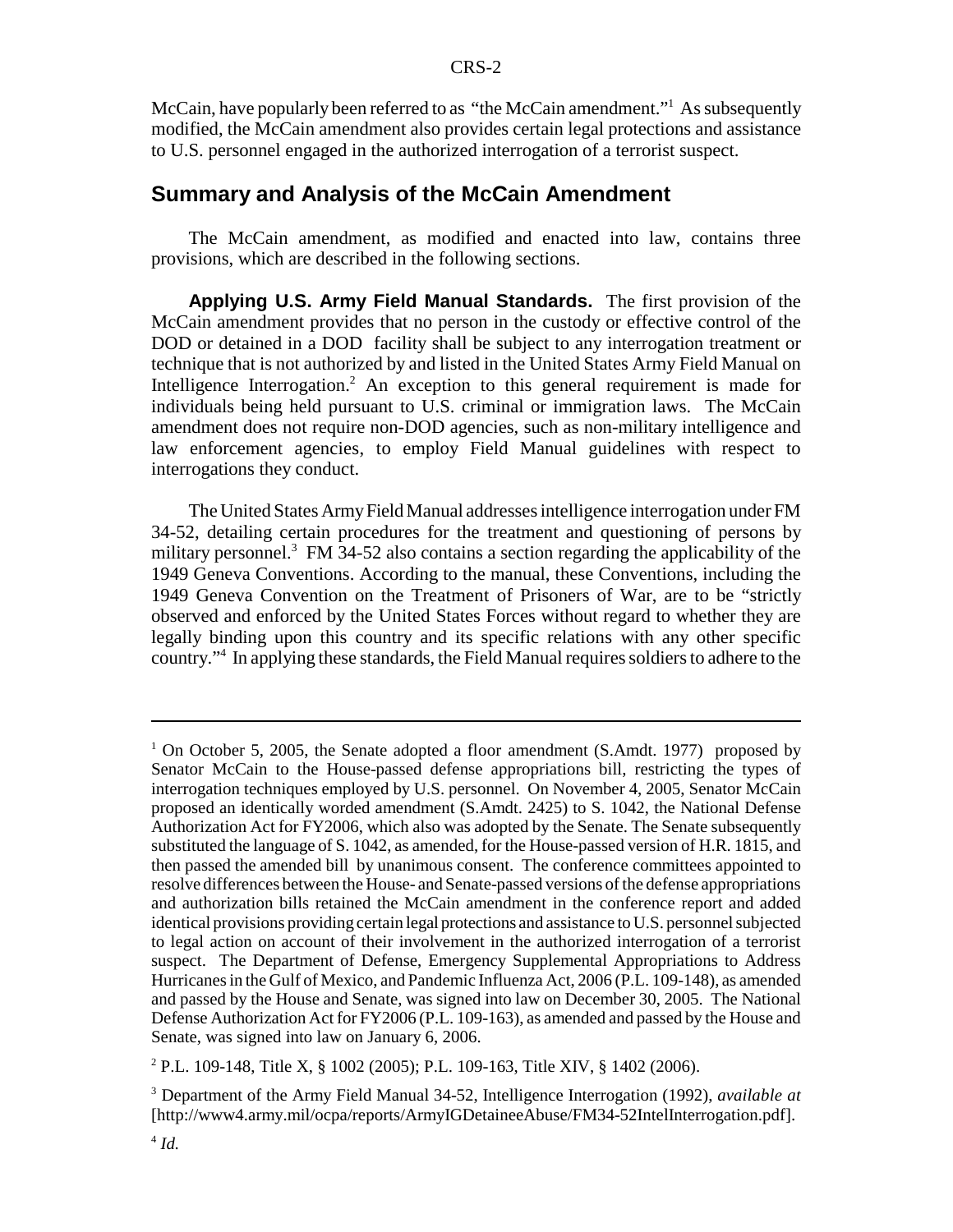Geneva Convention's prohibition against "cruel treatment and torture" and "[o]utrages upon personal dignity, in particular, humiliating and degrading treatment."5

The McCain amendment does not prevent DOD from subsequently amending the Field Manual.

**Prohibition on Cruel, Inhuman, or Degrading Treatment or Punishment.** The second provision of the McCain amendment prohibits persons in the custody or control of the U.S. government, regardless of their nationality or physical location, from being subjected to "cruel, inhuman, or degrading treatment or punishment."<sup>6</sup> The amendment specifies that this restriction is without geographical limitation as to where and when the government must abide by it. Unlike the first section of the McCain amendment, this provision covers not only DOD activities, but also intelligence and law enforcement activities occurring both inside and outside the United States. This provision does not appear to prohibit U.S. agencies from transferring persons to other countries where those persons would face "cruel, inhuman, or degrading treatment or punishment," so long as such persons were no longer in U.S. custody or control. However, such transfers might nonetheless be limited by applicable treaties and statutes.<sup>7</sup> The McCain amendment also provides that this provision may "not be superseded, except by a provision of law enacted after the date of the enactment of this act which specifically repeals, modifies, or supersedes the provisions of this section."8

In interpreting whether treatment falls below this standard, the McCain amendment defines "cruel, unusual, and inhuman treatment or punishment" to cover those acts prohibited under the Fifth, Eighth, and Fourteenth Amendments to the Constitution, as stated in U.S. reservations to the U.N. Convention Against Torture and Other Forms of Cruel and Inhuman or Degrading Treatment or Punishment (CAT).<sup>9</sup> The Constitution applies to U.S. citizens abroad, thereby protecting them from the extraterritorial infliction by U.S. state or federal officials of cruel, inhuman, or degrading treatment or punishment that is prohibited under the Fifth, Eighth, and/or Fourteenth Amendments.<sup>10</sup> However,

<sup>&</sup>lt;sup>5</sup> Geneva Convention Relative to the Treatment of Prisoners of War, 6 U.S.T. 3316, entered into force Oct. 21, 1950. For additional background, see CRS Report RL32567, *Lawfulness of Interrogation Techniques under the Geneva Conventions*, by Jennifer K. Elsea.

<sup>6</sup> P.L. 109-148, Title X, § 1003; P.L. 109-163, Title XIV, § 1402.

<sup>7</sup> *See* CRS Report RL32890, *Renditions: Constraints Imposed by Laws on Torture*, by Michael John Garcia.

<sup>8</sup> P.L. 109-148, Title X, § 1003; P.L. 109-163, Title XIV, § 1402.

<sup>&</sup>lt;sup>9</sup> Convention Against Torture and Other Cruel, Inhuman or Degrading Treatment or Punishment, G.A. Res. 39/46, Annex, 39 U.N. GAOR Supp. No. 51, U.N. Doc. A/39/51 (1984) [*hereafter* "CAT"]. Ratified by the U.S. in 1994, CAT prohibits parties from engaging in torture, and also requires them to take measures to end "cruel, unusual, and inhuman treatment or punishment" within territories under their respective jurisdiction. *Id.* at arts. 1-3, 16.

<sup>10</sup> *See, e.g.*, Reid v. Covert, 354 U.S. 1, 6 (1957) ("When the Government reaches out to punish a citizen who is abroad, the shield which the Bill of Rights and other parts of the Constitution provide to protect his life and liberty should not be stripped away just because he happens to be in another land.").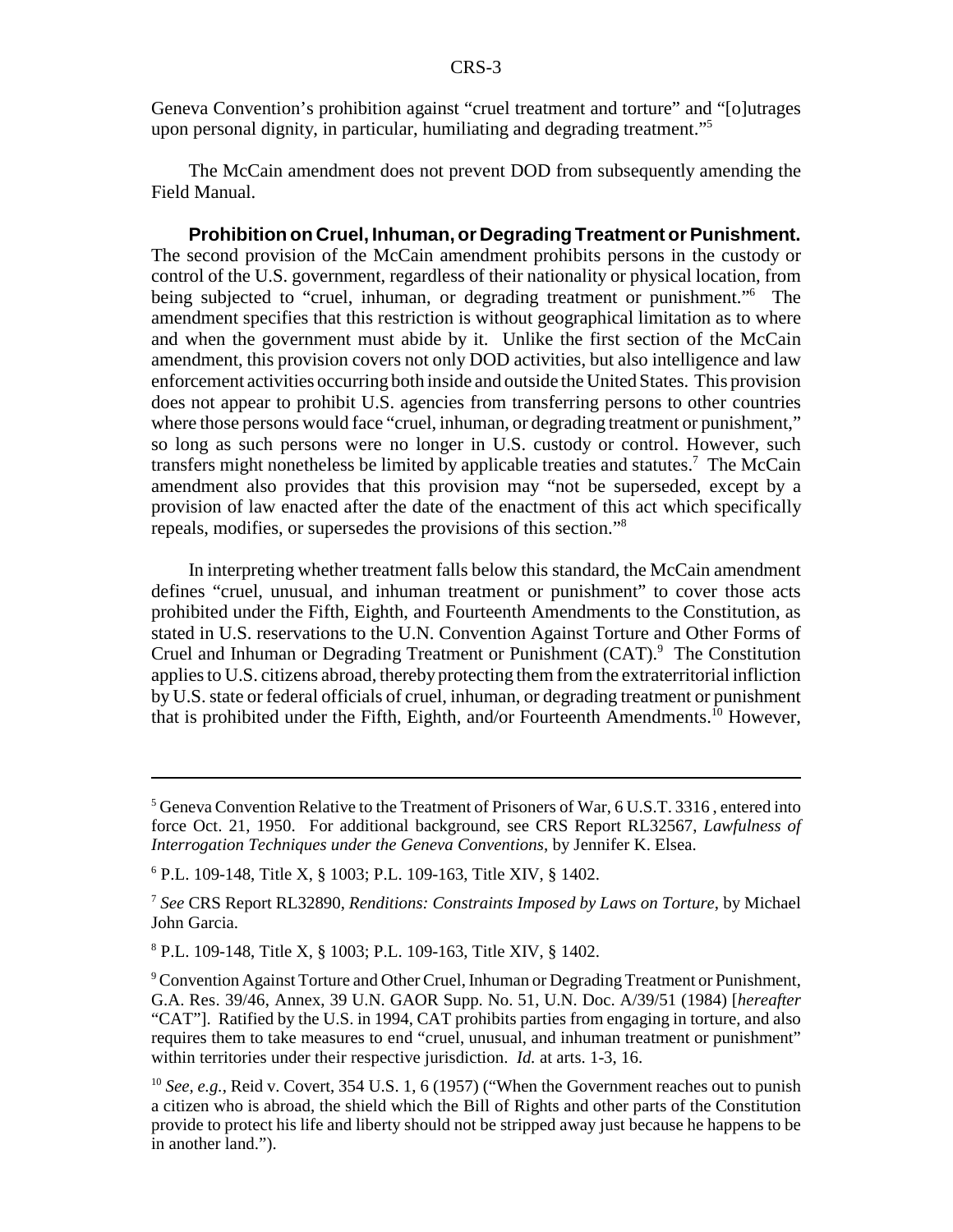noncitizens arguably only receive constitutional protections after they have effected entry into the United States.<sup>11</sup>

The McCain amendment prohibits persons under U.S. custody or control from being subjected to "cruel, inhuman, or degrading treatment or punishment" of any kind prohibited by the Fifth, Eighth, and Fourteenth Amendments, *regardless of their geographic location or nationality*. Accordingly, it appears that the McCain amendment is intended to ensure that persons in U.S. custody or control abroad cannot be subjected to treatment that would be deemed unconstitutional if it occurred in the United States.<sup>12</sup>

The scope of the Fifth, Eighth, and Fourteenth Amendment prohibitions upon harsh treatment or punishment is subject to evolving case law interpretation and constant legal and scholarly debate.<sup>13</sup> The types of acts that fall within "cruel, inhuman, or degrading treatment or punishment" contained in the McCain amendment may change over time and may not always be clear. Heightening this uncertainty is the possible difficulty of comparing situations that might arise in the context of hostilities and "the war on terror" with interrogation, detention, and incarceration within the U.S. criminal justice system.

<sup>&</sup>lt;sup>11</sup> *See, e.g.*, Verdugo-Urquidez v. United States, 494 U.S. 259, 270-71 (1990) ("aliens receive constitutional protections when they have come within the territory of the United States and developed substantial connections with the country"). *But see* Rasul v. Bush, 124 S.Ct. 2686, n.15 (2004) (noting in dicta that petitioners' allegations that they had been held in Executive detention for more than two years "in territory subject to the long-term, exclusive jurisdiction and control of the United States, without access to counsel and without being charged with any wrongdoing — unquestionably describe 'custody in violation of the Constitution or laws or treaties of the United States'") (citing federal habeas statute 28 U.S.C. § 2241(c)(3), under which petitioners challenged their detention). Whether the *Rasul* ruling meant only that federal habeas jurisdiction extended to Guantanamo, or more broadly found that non-citizens detained at Guantanamo possessed constitutional rights, has been subject to conflicting rulings by district courts. *Compare* Khalid v. Bush, 355 F. Supp.2d 311 (D.D.C. 2005) (holding that while federal habeas statute covers Guantanamo detainees, non-citizens detained there do not receive constitutional protections) *with* In re Guantanamo Detainees, 355 F. Supp.2d 443 (D.D.C. 2005) (reading *Rasul* to mean that persons detained at Guantanamo are owed constitutional protections). For further information, see CRS Report RS22173, *Detainees at Guantánamo Bay*, by Jennifer Elsea.

<sup>&</sup>lt;sup>12</sup> The McCain amendment also appears aimed at resolving controversy concerning U.S. implementation of CAT Article 16, which obligates CAT parties to prevent cruel, inhuman, or degrading treatment or punishment within territories under their jurisdiction. When the U.S. ratified CAT, it did so with the reservation that the "cruel, inhuman, or degrading treatment or punishment" prohibited by CAT covered only those types of actions prohibited by the U.S. Constitution. There is some legal dispute as to whether CAT Article 16, as read in light of U.S. reservations, applies to non-citizens held outside the United States. For further background, see CRS Report RL32438, *U.N. Convention Against Torture (CAT): Overview and Application to Interrogation Techniques*, by Michael Garcia.

<sup>&</sup>lt;sup>13</sup> The Eighth Amendment's prohibition on "cruel and unusual punishment" concerns the imposition of a criminal punishment. Ingraham v. Wright, 430 U.S. 651 (1977). The constitutional restraint of persons in other areas, such as pre-trial interrogation, is found in the Due Process Clauses of the Fifth Amendment (concerning obligations owed by the U.S. federal government) and Fourteenth Amendment (concerning duties owed by U.S. state governments). These due process rights protect persons from executive abuses which "shock the conscience." *See, e.g*, Rochin v. California, 342 U.S. 165 (1952).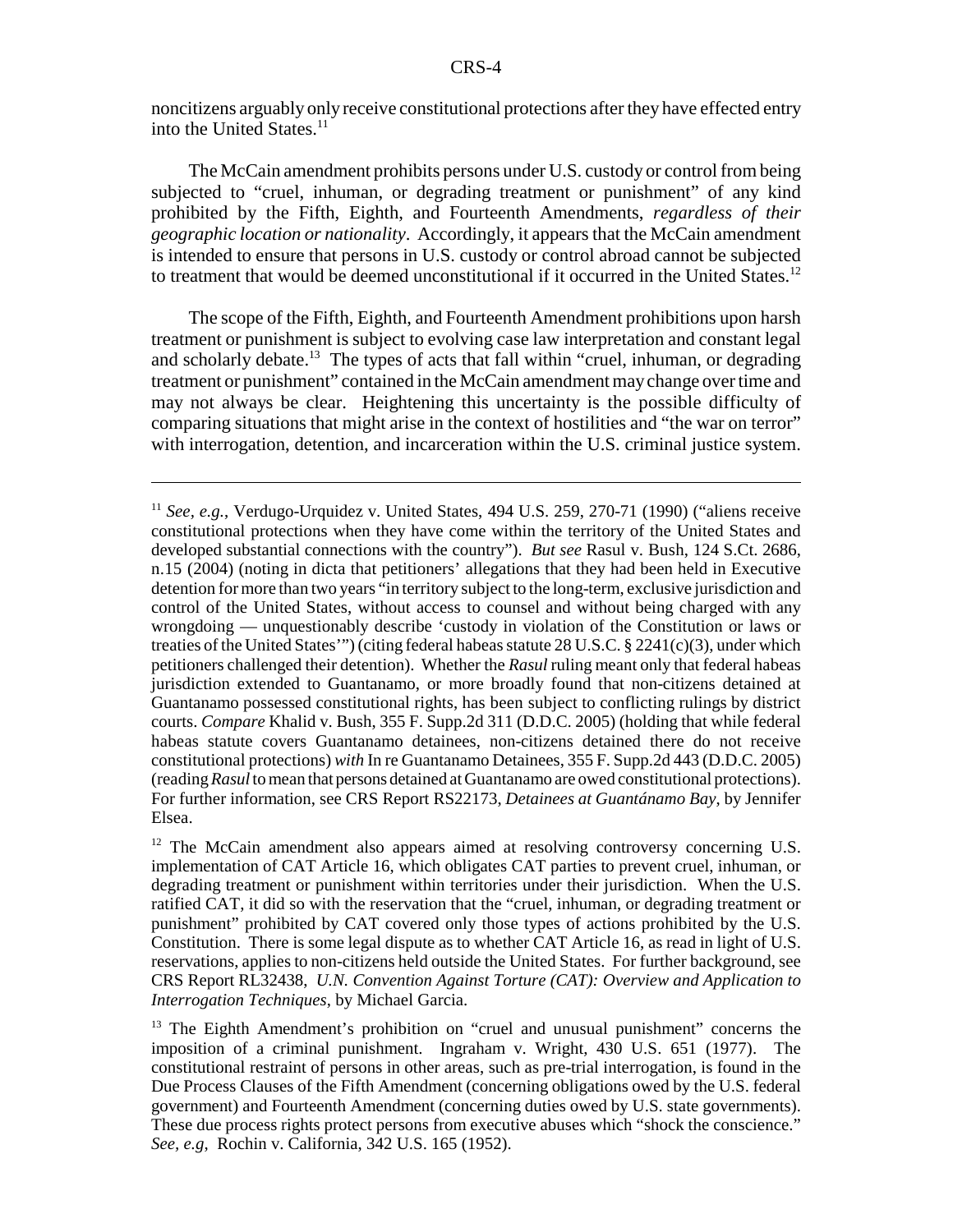For example, a U.S. court might employ a different standard for determining whether interrogation techniques employed against a criminal suspect are unconstitutionally harsh than it would use in assessing whether those same techniques were unconstitutional if employed against an enemy combatant in a war zone.

Nevertheless, types of treatment in a criminal law context that have been deemed to be prohibited under the Fifth, Eighth, and Fourteenth Amendments may be deemed instructive by a reviewing court. A sampling might include, *inter alia*:

- handcuffing an individual to a hitching post in a standing position for an extended period of time that "surpasses the need to quell a threat or restore order":<sup>14</sup>
- maintaining temperatures and ventilation systems in detention facilities that fail to meet reasonable levels of comfort;<sup>15</sup> and
- prolonged interrogation over an unreasonably extended period of time,  $16$ including interrogation of a duration that might not seem unreasonable in a vacuum, but becomes such when evaluated in the totality of the circumstances.17

Again, whether such conduct would also be considered "cruel, inhuman, or degrading punishment or treatment prohibited by the Fifth, Eighth, and Fourteenth Amendment" when employed in other circumstances (e.g., against terrorist suspects or enemy combatants abroad), or whether different constitutional standards could govern such conduct, remains unclear.

Conduct that has not been deemed to violate the Fifth, Eighth, and/or Fourteenth Amendments includes, *inter alia*:

• The double-celling of those in custody, at least so long as it does not lead to deprivations of essentials, an unreasonable increase in violence, or create other conditions intolerable for confinement.<sup>18</sup>

<sup>&</sup>lt;sup>14</sup> Hope v. Pelzer, 536 U.S. 730 (2002).

<sup>&</sup>lt;sup>15</sup> Chandler v. Crosby, 379 F.3d 1278 (11<sup>th</sup> Cir. 2004).

<sup>16</sup> Haynes v. Washington, 373 U.S. 503 (1963). *See also* Greenwald v. Wisconsin, 390 U.S. 519 (1968); Davis v. North Carolina, 384 U.S. 737 (1966) (holding that confession of escaped convict held incommunicado 16 days was involuntary, even though he was interrogated only an hour each day he was held).

<sup>17</sup> *See* Leyra v. Denno, 347 U.S. 556 (1954); Johnson v. New Jersey, 384 U.S. 719 (1966); Ashdown v. Utah, 357 U.S. 426 (1958).

<sup>&</sup>lt;sup>18</sup> Rhodes v. Chapman, 452 U.S. 337 (1981). The Court stated that, "General considerations fall far short in themselves of proving cruel and unusual punishment, for there is no evidence that double celling under these circumstances either inflicts unnecessary or wanton pain or is grossly disproportionate to the severity of crimes warranting imprisonment." Here, the condition of the cells was modern and well-equipped. This contributed to the Court's decision for allowing it in this situation, but also showed that the decision does not preclude all other situations of double celling from being cruel and unusual.